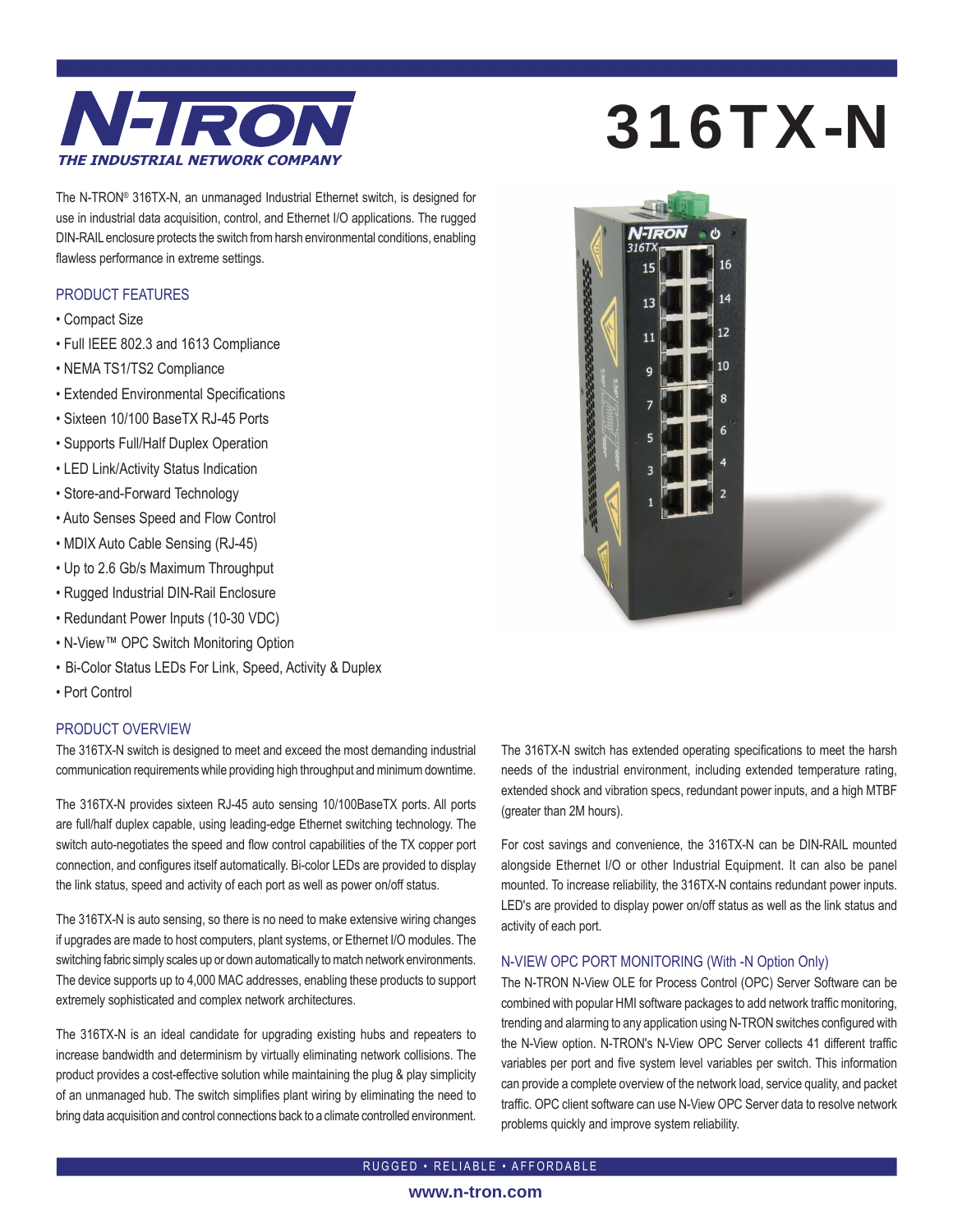# Specifications

| <b>Switch Properties</b><br>Number of MAC Addresses:<br>Latency (typical):<br>Backplane Speed:<br>Switching Method: | 4,000<br>$2.1 \,\mu s$<br>$2.6$ Gb/s<br>Store & Forward                                  |                                           |
|---------------------------------------------------------------------------------------------------------------------|------------------------------------------------------------------------------------------|-------------------------------------------|
| <b>Case Dimensions</b><br>Height:<br>Width:<br>Depth:<br>Weight:<br>Din-Rail:                                       | 7.4"<br>2.3"<br>3.5"<br>1.9 lbs<br>35mm                                                  | (18.8cm)<br>(5.8cm)<br>(8.9cm)<br>(0.9kg) |
| Electrical<br>Redundant Input Voltage:<br>Input Current:<br>Inrush:<br>BTU/hr:                                      | 10-30 VDC<br>400 mA@24V<br>21.3@24V                                                      | 7.0Amp/0.8ms@24V                          |
| Environmental<br>Operating and Storage Temp:<br>Operating Humidity:<br><b>Operating Altitude:</b>                   | -40 $^{\circ}$ C to 85 $^{\circ}$ C<br>10% to 95%<br>(Non Condensing)<br>0 to 10,000 ft. |                                           |
| Shock and Vibration (bulkhead mounting)<br>Shock:<br>200g@10ms<br>Vibration/Seismic:<br>50g, 5-200Hz, Triaxial      |                                                                                          |                                           |
| Reliability<br>MTBF:                                                                                                | >2 Million Hours                                                                         |                                           |
| Network Media<br>10BaseT:<br>100BaseTX:                                                                             | ≥Cat3 Cable<br>≥Cat5 Cable                                                               |                                           |
| Connectors<br>10/100BaseTX:                                                                                         |                                                                                          | Sixteen (16) RJ-45 Copper Ports           |
| Serial Configuration Port<br>Com Parameters:                                                                        | 9600,n,8,1                                                                               |                                           |
|                                                                                                                     |                                                                                          |                                           |

## Recommended Wiring Clearance

| Front: | 2" (5.08 cm) |
|--------|--------------|
| Top:   | 1" (2.54 cm) |

Regulatory Approvals FCC (CFR 47, Part 15, Subpart B, Class A and ANSI C63.4) ICES-003 CE (IEC 60068: 2-1/2/6/30 and IEC 60533-7) UL/cUL: Class I, Div 2, Groups A, B, C, and D; T4 (ANSI/ISA 12.12.01-2007) GOST-R Certified, RoHS Compliant

Designed to comply with: EN 60079-0/15 ATEX IACS UR E10 (ABS Type-Approval) IEC 61850-3 and IEEE 1613 (Elec. Power Sub-stations) NEMA TS1/TS2 for Traffic Control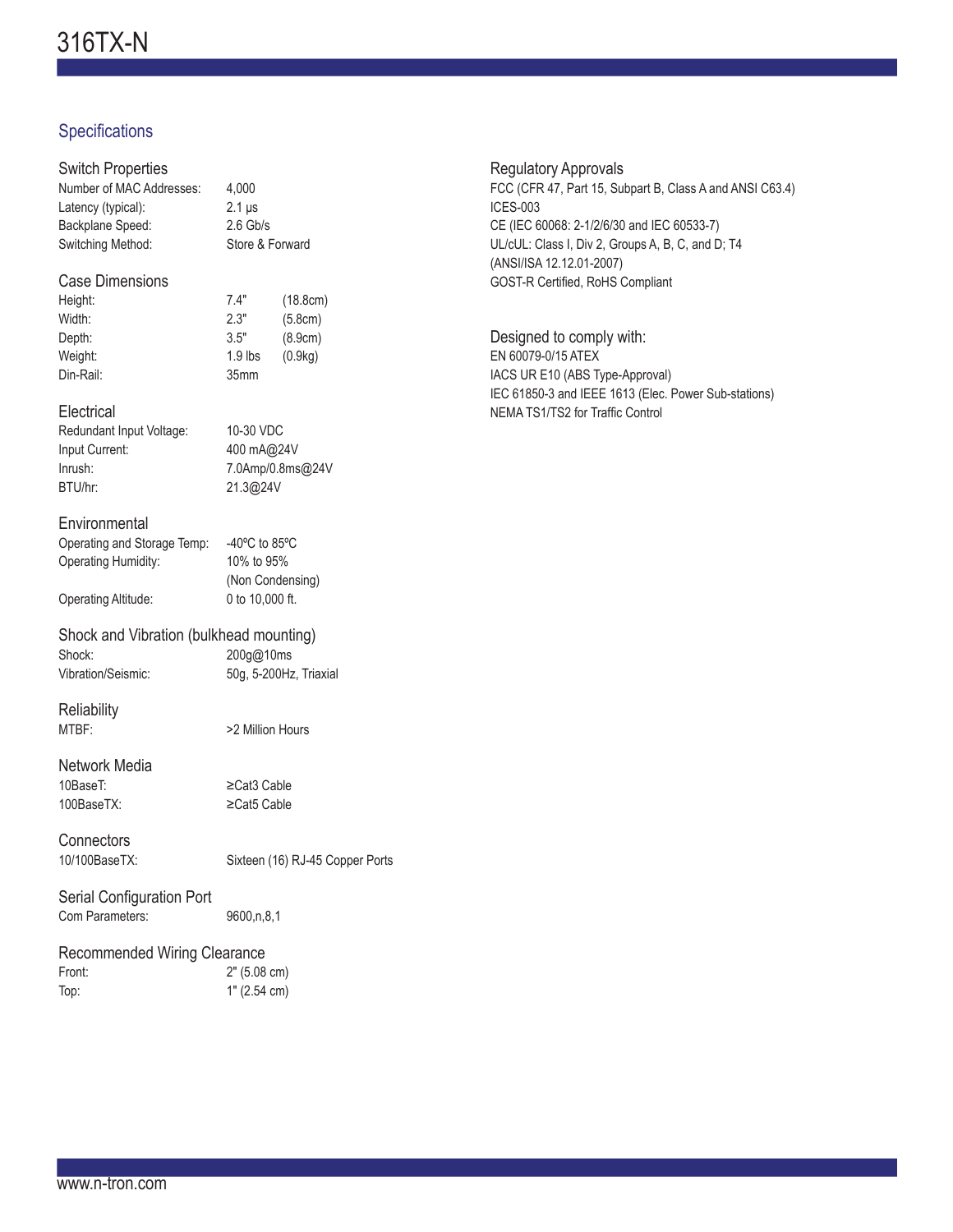